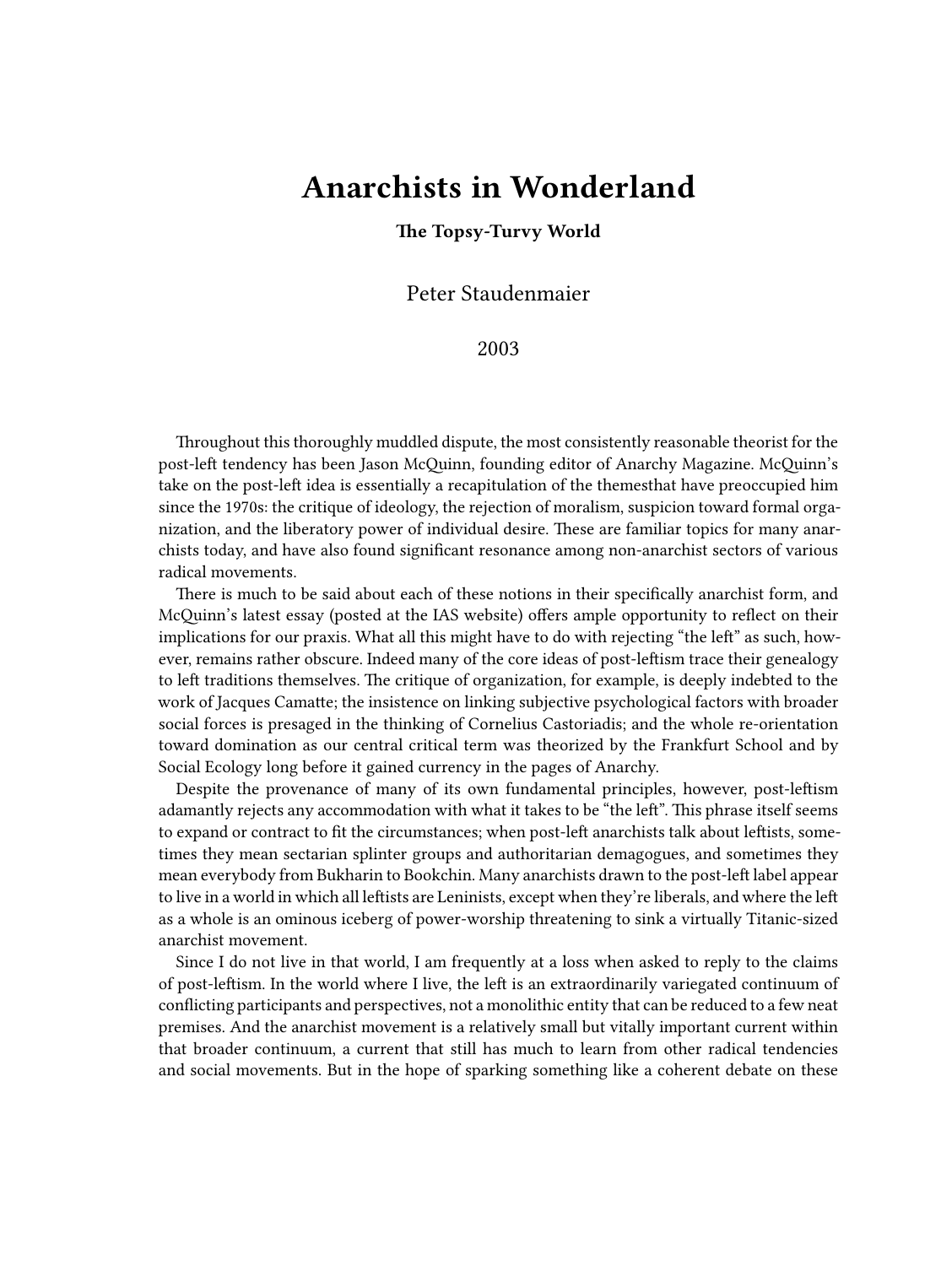questions, I will once more venture down the rabbit-hole and see what sense I can make of postleft theory in its myriad forms.

McQuinn's latest essay begins on a promising note. He observes, accurately enough, that the "void in the development of anarchist theory" has "yet to be filled by any adequate new formulation", and offers the post-left alternative as a way to address this gap. His conclusion strikes a conciliatory tone as well: "there has been a long, most often honorable, history of anarchist and left syntheses." This would seem to leave considerable room for critical engagement between anarchists and leftists.

But this raises an obvious problem: Why are McQuinn's more judicious statements of the postleft position at odds with both the details of his own argument and the vehement declarations of so many other post-left anarchists? The simplest explanation is that adherents of post-leftism are still working out the specifics of their vision, something that other anarchists can hardly fault them for. In this process, however, a number of the more troubling versions of post-left thinking will require serious reconsideration if the tendency is to live up to its own best intentions. And it is far from clear that McQuinn's current proposal is able to accommodate this much-needed reconsideration.

Perhaps the most telling instances of post-left zeal can be found in a sprawling on-line debate from 2002, hosted by the comrades at infoshop.org. The exchange can be found here:

[flag.blackened.net](http://flag.blackened.net/wwwthreads/showflat.php?Cat=&Board=infoshopnew&Number=1255)

Just about the only thing to emerge clearly from that discussion was that a number of the more vocal post-left anarchists are committed to a series of implausible claims that McQuinn's essay does not address, much less defend. We might simply stop at this point and ask, Will the real post-leftists please stand up? But maybe a more productive approach is to read McQuinn's contribution in light of the background provided by less discreet fans of the post-left position.

Let's begin with the nebulous notion of "the left" that animates the post-left critique. The leftists we meet in the extravagant denunciations proffered by post-left anarchists are an impressively protean bunch: they are all simultaneously totalitarians and reformists; their movements are disintegrating, trapped in inevitable decline, yet their mere presence threatens to overwhelm those anarchists foolish enough to ignore the urgent danger; they are ruthlessly fixated on an all-encompassing abstract ideology, yet at the same time they fritter away their activist energies on single-issue concrete campaigns. Even their opposition to capitalism is mostly fake. McQuinn himself relies on such caricatured portraits more often than not; his essay resounds with telltale modifiers like "all" and "every", "always" and "everywhere". This lack of nuance does little to further anarchist evaluations of left practice.

McQuinn is similarly fond of sweeping assertions about what "the vast majority" of leftists have thought and done throughout history. More careful descriptions are overshadowed by categorical pronouncements: "For leftists, the emphasis is always on recruiting to their organizations, so that you can adopt the role of a cadre serving their goals." To an extent this can be chalked up to simple rhetorical excess, but such undifferentiated claims are often taken literally by the post-leftist faithful, who fail to notice that these indiscriminate generalizations do not accord well with McQuinn's ringing criticisms of reductionism.

The post-left image of "the left" is not just overly simplified, it is frequently wrong on the particulars. McQuinn writes, for example, that the "critique of everyday life" is "largely incompatible" with "most of the New Left of the 60s and 70s." In Germany, France, and North America, at the very least, large segments of the New Left enthusiastically embraced the critique of ev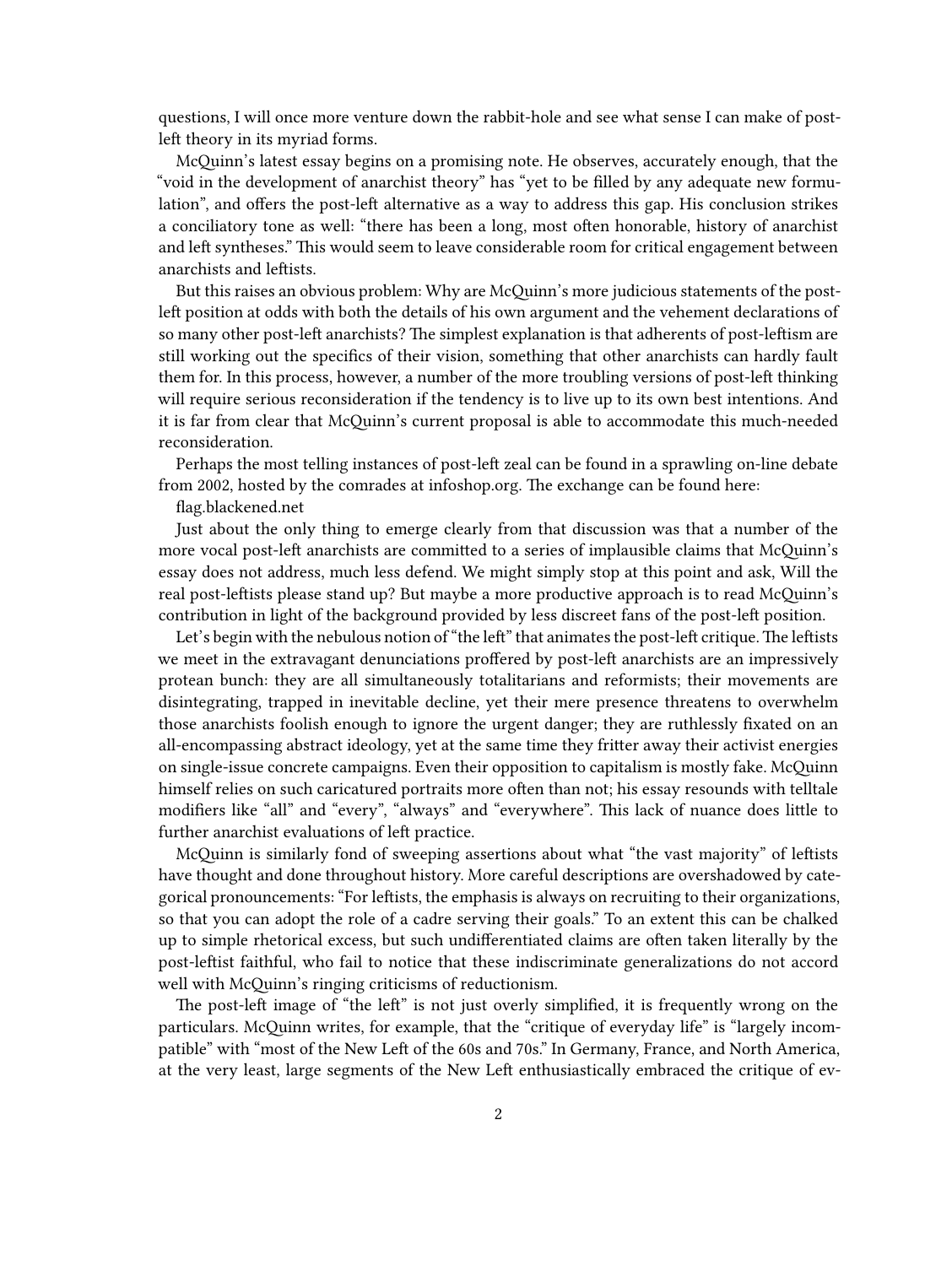eryday life; indeed the profoundly anti-authoritarian upsurge of that era — which was of course accompanied by an authoritarian backlash — owed much of its vigor and incisiveness to this re-orientation toward everyday relationships. The influential three-volume work The Critique of Everyday Life was written not by an anarchist, but by the French leftist Henri Lefebvre.

Themes such as the critique of everyday life and the critique of ideology have in fact been central to radical forms of left politics for decades. The classic primer by Richard Gombin, for example, The Origins of Modern Leftism, devotes a pivotal chapter to "A Critique of Everyday Life". More important, the concrete practice of countless New Leftists was explicitly predicated on a forceful rejection of precisely those values which McQuinn takes to be constitutive of the left as such. This strand of left radicalism did not appear out of nowhere in the 1960s; it has its roots in earlier figures such as Alexandra Kollontai or Wilhelm Reich, and found one of its most articulate spokespeople in Herbert Marcuse, whose work on the topic reached back to the 1930's. All of these individuals were non-anarchist leftists.

Similar points could be made about the critique of industrial technology, which McQuinn also takes to be essentially foreign to leftist thought. The actual history of the left includes numerous instances when such innovative critical approaches emerged to contest the conformism and repressiveness of the cadre model. There is no sensible reason to collapse this multifaceted record into a one-dimensional tale of leftist perfidy. Moreover, some leftists have been thoughtful and resolute allies of anarchism at crucial junctures in our history. Many anarchists learn about the Spanish revolution through the superb account Homage to Catalonia, penned by George Orwell. Orwell was a leftist who fought side by side with other leftists and anarchists against both the right and the Stalinists in Spain. Today one of the chief ways that inquisitive anarchists have easy access to the classics of our own tradition is through the work of leftists like Daniel Guerin. Selective memory will not help us make sense of the conflicted history of left interactions with anarchists.

But the problem here goes beyond one-sided depictions of the left. Post-left anarchists also rely on a truncated conception of anarchism itself. McQuinn's essay is not immune to this tendency; at several points he insists that anarchism as a whole rests on an "indelibly individualist foundation". If this were true, it would be difficult to explain the centuries-old internal struggles between individualist anarchists and social anarchists. Without recapitulating these debates here, suffice it to say that many contemporary anarchists reject McQuinn's contention that "collectivism" is inherently suspect while "individual self-theory" is the source of liberation. His ill-considered invocations of Stirner aside, McQuinn neglects the crucial dialectic between individual and collective that is the distinctive feature of social anarchist praxis. While we can probably all agree with McQuinn's observation that "without the autonomous individual, any other level of autonomy is impossible", post-leftists would do well to remember that the reverse is equally true: Without autonomous collectivities, individual autonomy is impossible. McQuinn's commitment to individualist assumptions leads him to misconstrue this fundamental relationship. Getting things more or less backwards, he writes that "only free individuals can create a free, unalienated society." But free individuals do not drop out of the sky; they are themselves the product of free societies.

This myopic insistence on individual autonomy comes back to haunt post-leftism when its more hyperbolic advocates take the floor. In the aforementioned infoshop debates, several spokespeople for post-left positions emphatically declared their opposition to egalitarianism (hardly surprising in a tendency that takes its cues from Stirner and Nietzsche), and a number of them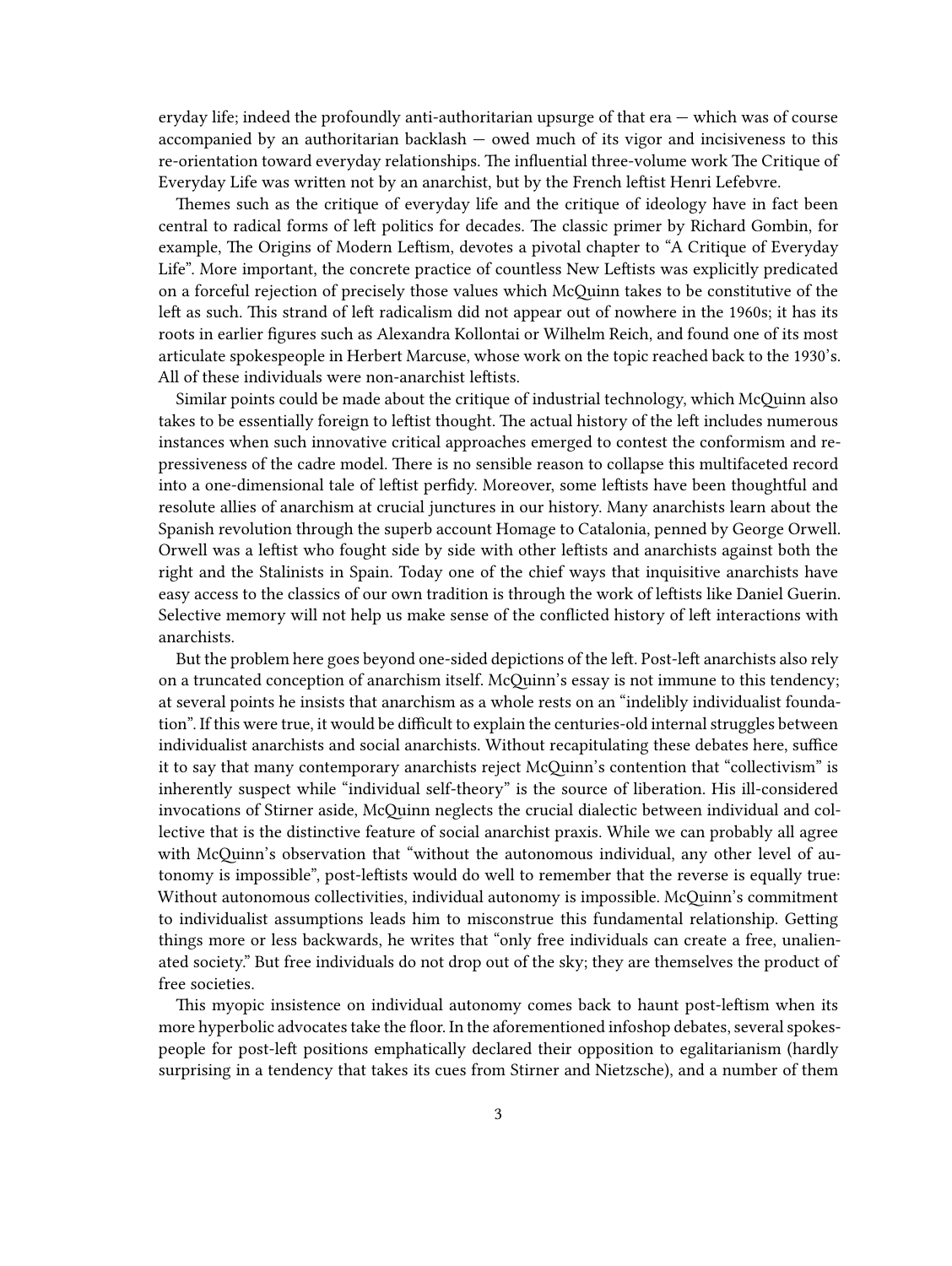claimed to reject social institutions per se, maintaining that all social structures of whatever sort are inherently oppressive. Forgetting the cultural context within which many US-based anarchists operate, some of these post-leftists carry the ideal of rugged individualism to the point of self-parody, declaring that in the liberated future, nobody will ever have to associate with people they don't personally like. One of them summed up the post-left stance by saying simply "I want to be left alone", free of all the annoying attachments of social life, without other people interjecting their own opinions or offering critical comments on each other's behavior.

Though the promoters of these notions strenuously deny it, what this attitude amounts to is a rejection of the very possibility of communal existence. If all social structures are inherently oppressive, there is no point in trying to create a free society. If libertarian and participatory social institutions are impossible by definition, we can all stay home and read Foucault. It may seem trivial to state these matters so baldly, but sharing the world with other people means that sometimes we can't do exactly what we want to do, and sometimes we will indeed need to cooperate with people we don't like very much. The false promise of absolute individual autonomy is not simply an idle fantasy, it is profoundly indebted to those classical liberal principles that underwrite capitalist society as we know it. Genuine autonomy is not the mere absence of constraints. In its more extreme versions, the post-left vision is encumbered by a negative conception of freedom, a conception reduced to the liberty of atomized individuals, who jealously guard their private rights and prerogatives. It cannot accommodate a positive conception of social freedom, a kind of freedom that flourishes in cooperation with others and demands equality as its necessary counterpart, a kind of freedom that is embodied in anti-authoritarian social structures and cooperative social practices.

Many post-left enthusiasts also seem to think of "leftists" as a bunch of busybodies who are constantly telling other people what to do. Some leftists do fit this description, and it is likely that this propensity often compounds the existing authoritarian disposition of a certain leftist personality type. But apart from the fact that these same trends are fiercely combatted by many other leftists of a more anti-authoritarian disposition, there is something disconcertingly complacent about the unexamined perceptions of proper behavior that underlie this particular post-left complaint. After all, liberatory forms of social interaction sometimes require us to challenge each other's opinions and actions rather than just accepting them. The world will not be a better place if we keep our thoughts to ourselves and largely leave each other alone — especially when we're engaged with people who are not our personal friends and familiar acquaintances. The timehonored anarchist principle of free association does not license insularity; instead it encourages exploration and mutual recognition, including critical contestation of what other people say and do. This is how social cohesion is kept transparent and solidarity is nourished. To abandon such efforts in the name of individual sovereignty would mean an impoverishment of anarchist comradeship.

McQuinn's essay does not confront this form of post-left repressive tolerance, whose deeper implications are actually an invitation to intolerance and parochialism. Rather McQuinn focuses his attention on the manifold shortcomings of contemporary radical politics. Overlooking the aporias of his own theory, he notes that "leftists have incomplete, self-contradictory theories about capitalism and social change." But we all have these. Capitalism is a contradictory system. Revolutionary social change is an incomplete process. Working through these contradictions requires close attention to the concrete determinants of currently prevalent modes of domination and hierarchy, so that we can create forms of resistance adequate to the particular demands of our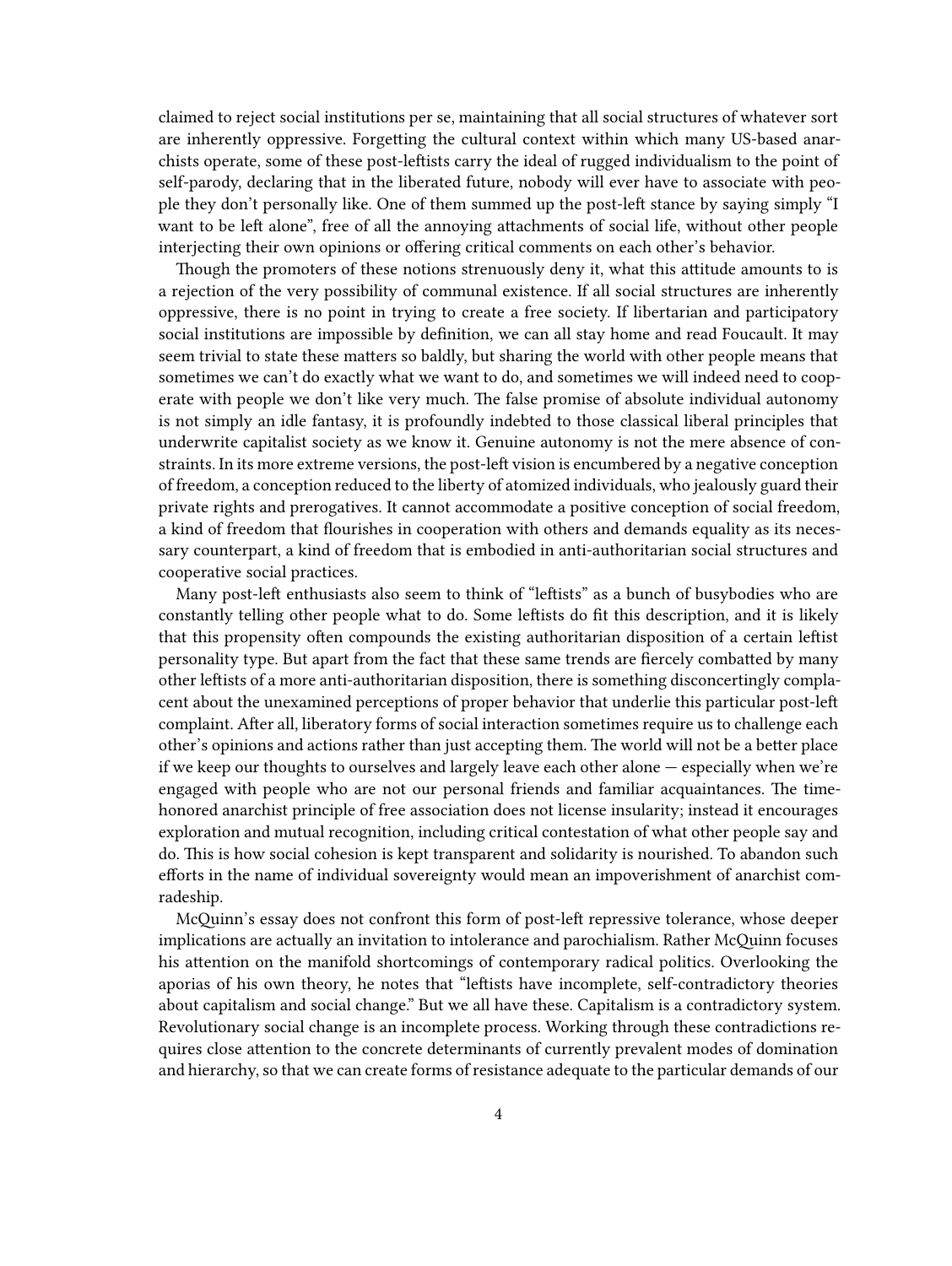specific historical and social situation. Under present conditions, trumpeting our commitment to "general social revolt" simply promotes the kind of false generalism that is already rife in North American anarchist circles. Too many of us think that since we're anarchists, we are "by definition" opposed to all forms of oppression; thus we don't really need to grapple with any of them in particular. This is one area where an informed engagement with several left traditions could do anarchists a lot of good. Instead of the abstract negation of existing society that post-leftists sometimes preach, critical contact with "single-issue campaigns" and experienced activists can help us move toward a determinate negation of the systems of power that surround us.

Learning from the civil rights struggle, for example, or the strategies pioneered by peasant revolts in the global south, could bring a wealth of grassroots perspectives to bear on the contestations we are part of in our own local contexts. But an anarchism that hopes to "stand on its own and bow to no other movements" will be ill equipped to engage in this sort of learning process; indeed it will be unprepared for active solidarity with those movements it consigns to "the left". This attitude exacerbates the existing tendency among anarchists to consider our own perspectives invariably more comprehensive than those of non-anarchists. Whether there is in fact "a huge divide" between the project of abolishing "every form of social alienation", on the one hand, and the myriad sub-projects concentrating on particular instances of alienation on the other, is not a question that can be answered in advance. The more radicalized and ambitious such concrete struggles become, the more they narrow this gap and reach toward fuller forms of liberation. But this is a matter of practice, of hands-on confrontation with specific manifestations of unfreedom under definite historical conditions. To declare such "partial goals" woefully incomplete is to miss the point. Adopting a more all-encompassing critical viewpoint, even one that fancies itself free of reification and ideology, does not in itself render the social circumstances ripe for total revolution.

In overlooking these potentially radicalizing occasions for mutual aid and reciprocal learning, the post-left tendency deprives itself of a much-needed counterweight to its individualist preferences and its skepticism toward democratic procedures. At times this suspicion toward collective endeavors and toward non-anarchist varieties of radicalism suggests a misguided desire for purity: We are the only ones with an uncompromising commitment to thoroughgoing liberation in all spheres of life, post-left anarchists sometimes seem to say, and we must guard against contaminating this precious legacy with insufficiently intransigent elements. In its most unreflective form, this mindset is nothing more than a recipe for anarchist sectarianism, the bane of any movement that wants to change the world.

All of this casts a rather different light on McQuinn's forays into psychology. He is convinced that left anarchists who are unpersuaded by the rhetoric of post-leftism are simply anxiously resisting "the self-examination necessary for genuine self-understanding." In reality, a number of post-leftism's critics have tried to provoke greater self-examination among anarchists, a more serious re-appraisal of the lacunae within our own traditions, by questioning the tendentially elitist undertones that mark so much anarchist discourse. Individualist strands of anarchism are especially susceptible to a disdain for "the masses", and the post-left persuasion frequently accentuates the inegalitarian aspects of this worldview. A few post-left anarchists go so far as to extol the right wing tendencies within anarchism as a healthy corrective to the grave dangers of social equality and the dastardly connivance of anarchists and power-mad leftists.

On this score, McQuinn's essay sets off alarm bells for readers familiar with the neglected history of anarchist flirtations with the right. Anarchism has long had something of a Janus face,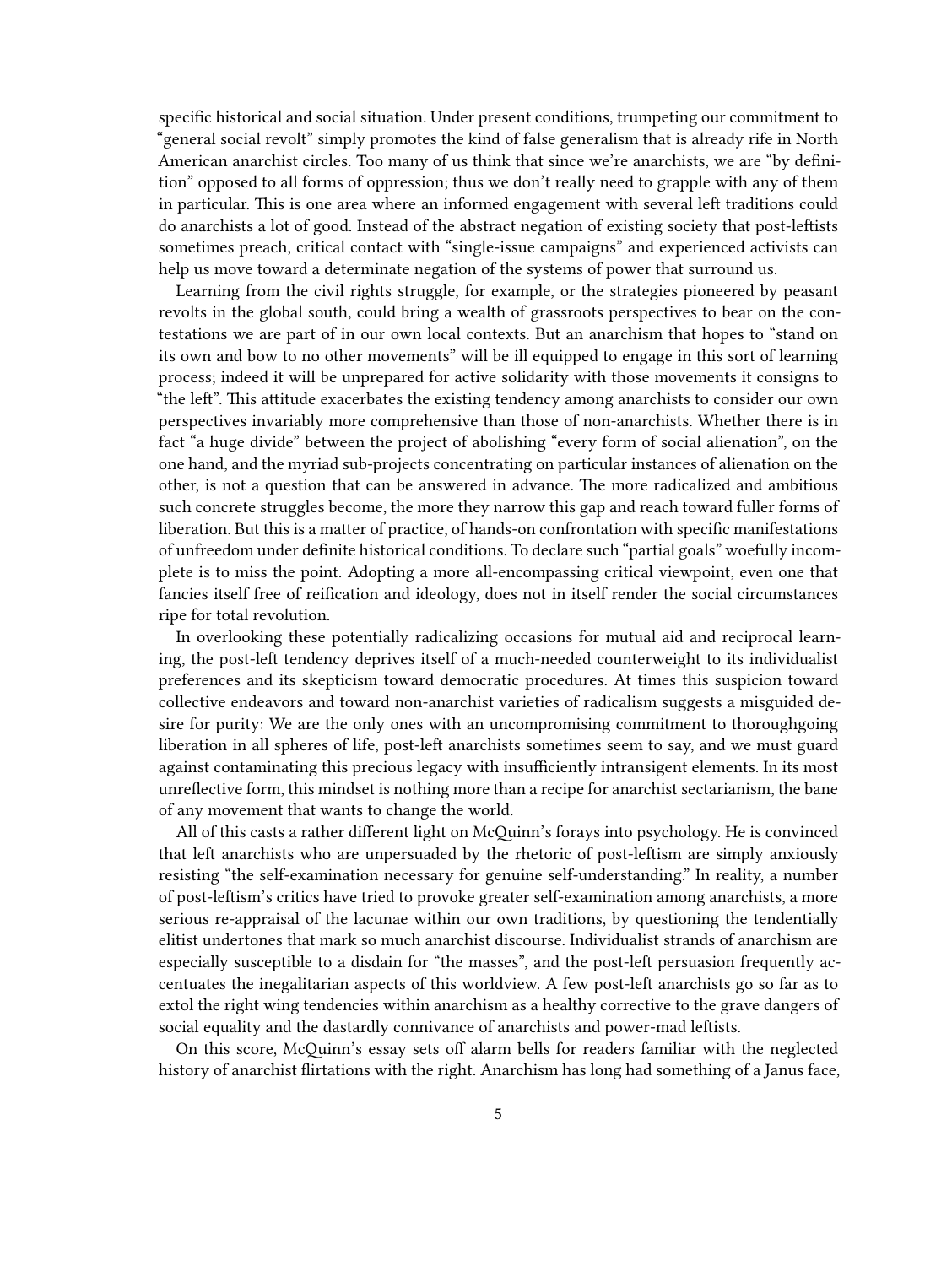oscillating between emancipatory and exclusivist poles. Stirner himself is an exemplary figure in this regard: simultaneously the chief inspiration for one wing of anarchism, and a darling of the right, from its proprietarian faction to its pronounced elitist and authoritarian variants. The problem here is not really that of an "opening to the political right", as McQuinn anticipates, but rather the naïve notion that anarchists can now, through force of will alone, walk through the looking glass into the promised land of "neither left nor right". Post-left anarchists would do well to examine the history of this foolish slogan before adopting it into their repertoire. In its modern form the phrase was popularized by the right wing of the German Greens, particularly the far-right authoritarian Herbert Gruhl, during the reactionary backlash of the early 1980's. But the roots of the neither-left-nor-right idea go considerably further back; a version of this stance was popular within the nationalist and populist völkisch movement in Wilhelmine and Weimar Germany, and the pretence of offering a 'third way' between left and right became one of the major selling points for European fascism.

Anarchists have not always escaped this kind of political disorientation. From the peculiar response of Proudhonists to the Dreyfus Affair, to the Italian syndicalists who joined Mussolini, to the "national anarchists" and "third positionists" of today, anarchist militants have sometimes found a comfortable home on the extreme right end of the spectrum. Although post-left anarchists often dismiss such cases as either isolated or irrelevant, the record of anarchist crossover into far right terrain is in fact remarkably long. Among the better known examples are Georges Sorel in France, Günther Bartsch in Germany, Troy Southgate in Britain, and Bill White in the US. The desire to move 'beyond left and right' played a key role in several of these instances, and continues to do so today. The conclusion to McQuinn's essay suggests an indifferent attitude, at best, toward this regrettable history.

All in all, the post-left paradigm still needs a lot of refining. In the midst of condemning reductionism, reification, and the failed politics of the sectarian left, it relies on a reductionist view of left history and a reified notion of absolute individuality while encouraging the sectarian strands within anarchism. The much-needed process of theoretical and practical refinement would be more effective if post-left adherents could bring themselves to engage with the criticisms put forward by left anarchists. Indeed that step alone might spur a re-thinking of the categories postleftists hold so dear, along with a recognition that there are important libertarian and anti-statist strands within the left. Drawing the consequences from this recognition would likely mean a major overhaul of post-left anarchy in its present form. In place of wholesale rejection of a mythical "left" that is devoid of distinctions, post-leftists would have to acknowledge that the left, just like the right, is an extremely heterogeneous spectrum, not a single entity, and that some of its currents warrant more than scorn.

Anarchists are working toward a society where everyone who wants to can participate in social affairs on an equal footing, where domination and hierarchy have been replaced by solidarity and self-management. The project of creating such a society will require cooperation with a broad range of oppositional movements, many of whom have solid grounds for refraining from a wholehearted embrace of anarchist doctrine. A nuanced understanding of how our own principles can be articulated to the insights and experiences of compatible struggles will go a long way toward overcoming the blind spots in the anarchist tradition. An anarchism that wishes to avoid reification and leave the mistakes of the past behind will take this lesson to heart.